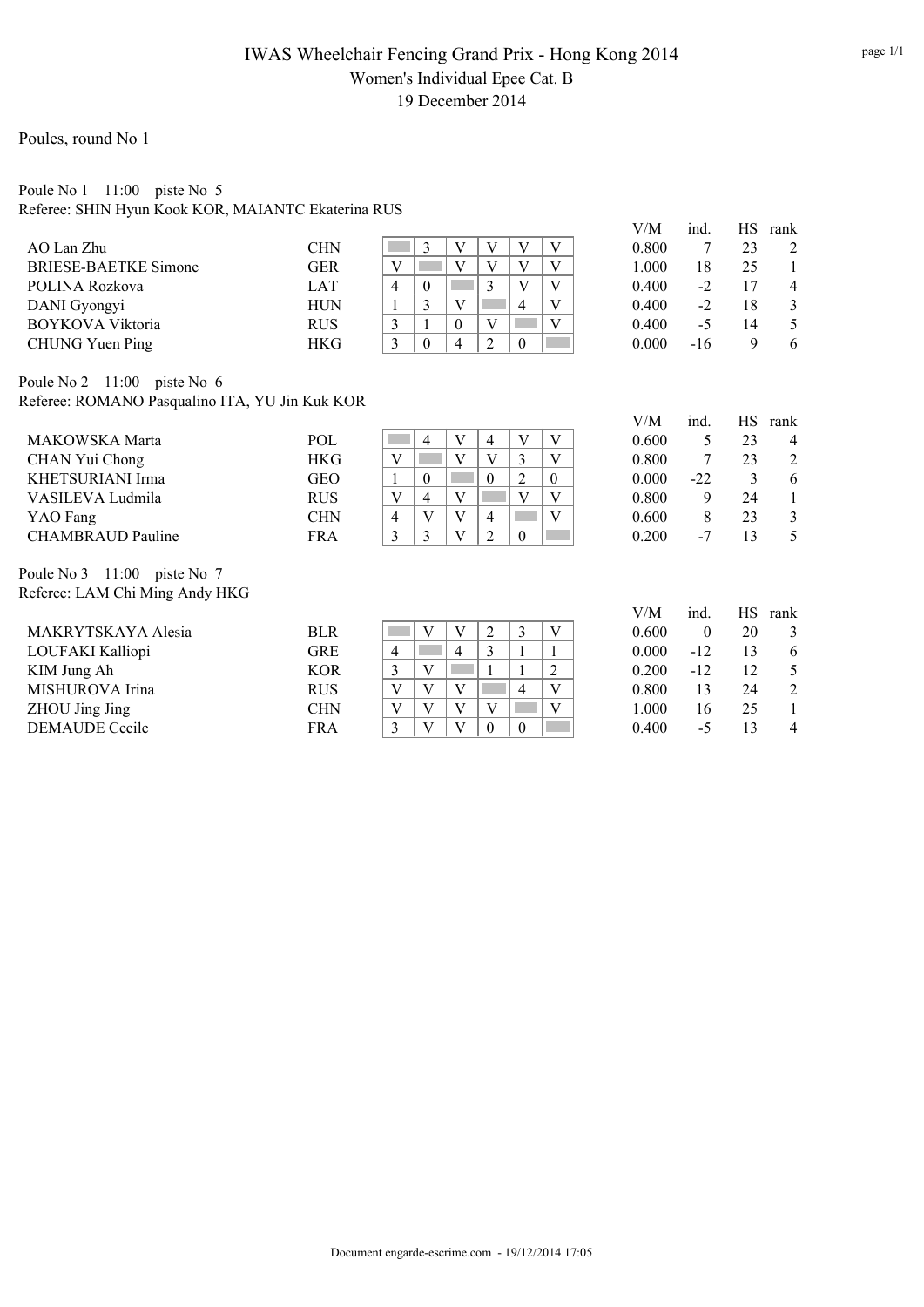# IWAS Wheelchair Fencing Grand Prix - Hong Kong 2014 Women's Individual Epee Cat. B 19 December 2014

Ranking of poules, round No 1 (ordered by ranking - 18 fencers)

| rank | name and first name         | country    | V/M   | ind.     | НS | group      |
|------|-----------------------------|------------|-------|----------|----|------------|
| 1    | <b>BRIESE-BAETKE Simone</b> | <b>GER</b> | 1.000 | 18       | 25 | qualifier  |
| 2    | ZHOU Jing Jing              | <b>CHN</b> | 1.000 | 16       | 25 | qualifier  |
| 3    | MISHUROVA Irina             | <b>RUS</b> | 0.800 | 13       | 24 | qualifier  |
| 4    | VASILEVA Ludmila            | <b>RUS</b> | 0.800 | 9        | 24 | qualifier  |
| 5    | AO Lan Zhu                  | <b>CHN</b> | 0.800 | 7        | 23 | qualifier  |
| 5    | CHAN Yui Chong              | HKG        | 0.800 | 7        | 23 | qualifier  |
| 7    | YAO Fang                    | <b>CHN</b> | 0.600 | 8        | 23 | qualifier  |
| 8    | MAKOWSKA Marta              | POL        | 0.600 | 5        | 23 | qualifier  |
| 9    | MAKRYTSKAYA Alesia          | BLR        | 0.600 | $\theta$ | 20 | qualifier  |
| 10   | DANI Gyongyi                | <b>HUN</b> | 0.400 | $-2$     | 18 | qualifier  |
| 11   | POLINA Rozkova              | <b>LAT</b> | 0.400 | $-2$     | 17 | qualifier  |
| 12   | BOYKOVA Viktoria            | <b>RUS</b> | 0.400 | $-5$     | 14 | qualifier  |
| 13   | <b>DEMAUDE</b> Cecile       | <b>FRA</b> | 0.400 | $-5$     | 13 | qualifier  |
| 14   | <b>CHAMBRAUD Pauline</b>    | <b>FRA</b> | 0.200 | $-7$     | 13 | qualifier  |
| 15   | KIM Jung Ah                 | <b>KOR</b> | 0.200 | $-12$    | 12 | qualifier  |
| 16   | LOUFAKI Kalliopi            | <b>GRE</b> | 0.000 | $-12$    | 13 | qualifier  |
| 17   | <b>CHUNG Yuen Ping</b>      | <b>HKG</b> | 0.000 | -16      | 9  | eliminated |
| 18   | KHETSURIANI Irma            | <b>GEO</b> | 0.000 | $-22$    | 3  | eliminated |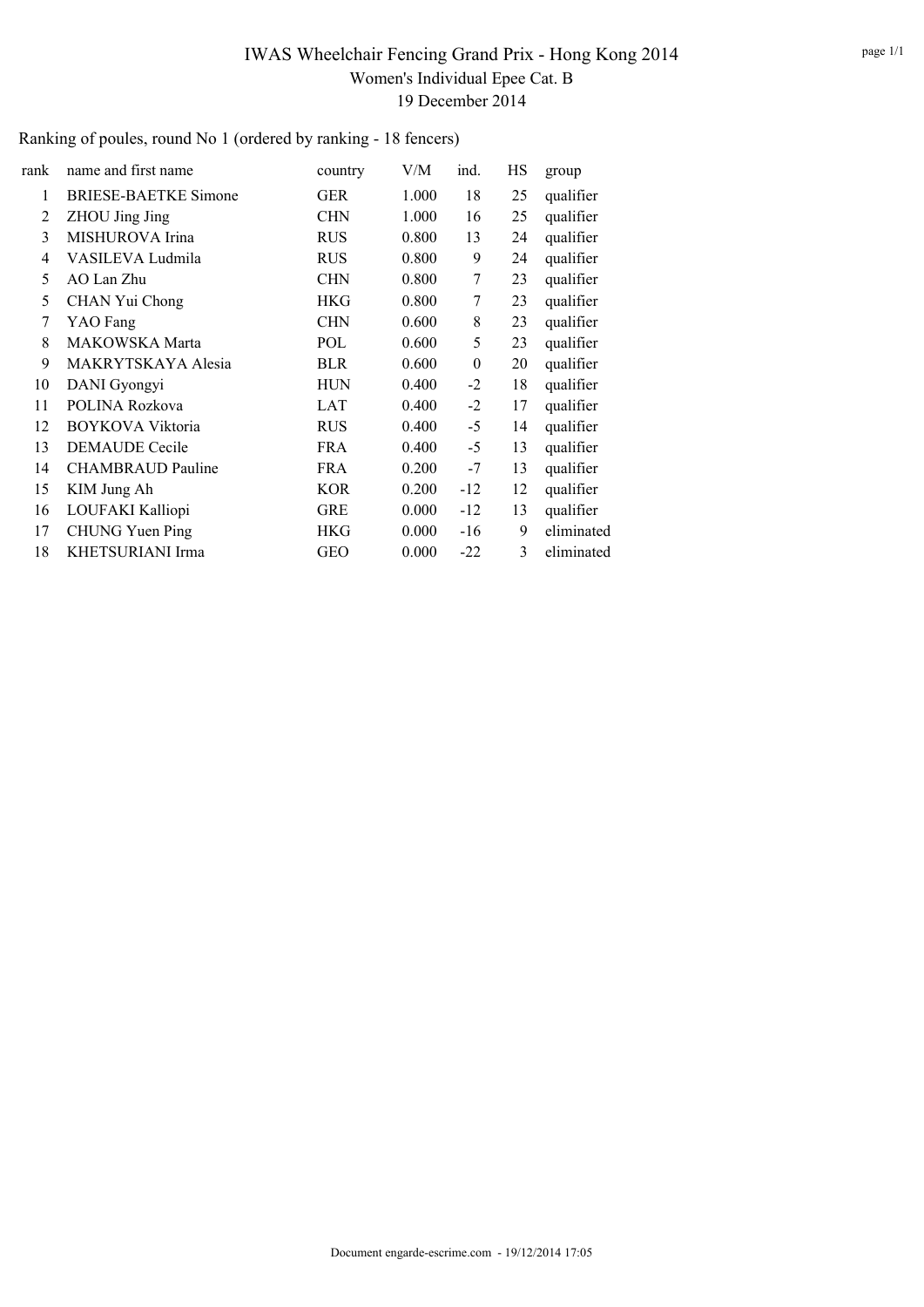## IWAS Wheelchair Fencing Grand Prix - Hong Kong 2014

## Women's Individual Epee Cat. B

#### 19 December 2014